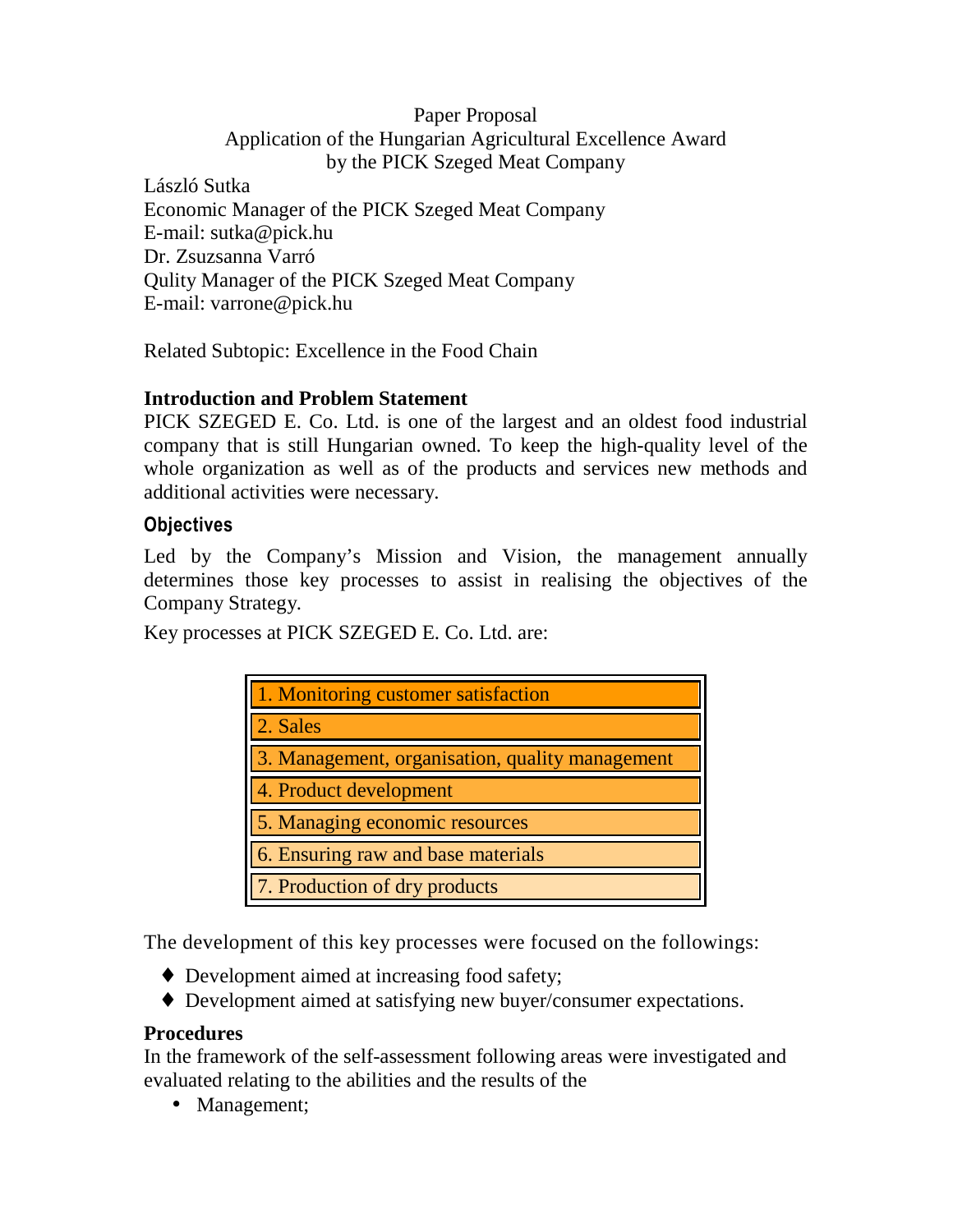- Strategy;
- Staff including Employee Satisfaction;
- Resources:
- Suppliers and Customers including Customer Satisfaction;
- Technological and other Processes;
- Influence on the Environment and Society (Sustainable Development).

In addition to the a. m. self-assessment activities the breakthrough method was used to achieve simultaneous and comprehensive fundamental changes in the fields of the production and sale processes. Also the gradual development method were used when the process does not require a major change and the task can be broken down to separate and subsequent steps. A good example is product development: we usually do not launch many new products on the market since on the one hand this would result in dispersing our resources, whilst on the other hand, the presence of many new products would hinder each other's market success. Therefore the synchronised development of one product family, e.g. the "Mangalica" product family was preferred. Relating to product development continuously cooperated with national and international science institutions, and in cooperation with these professional and academic institutions focused on the functional product development satisfying the modern nutrition requirements.

A very direct method of understanding buyer and customer requirements was used regularly via **questionnaire surveys**. In addition the random sampling market research method provided what our actual as well as our potential buyers (customers) expect. The surveys was focused on the launch process of the new product, the assessment of the existing markets, the popularity of certain brands or on learning about the company's market position.